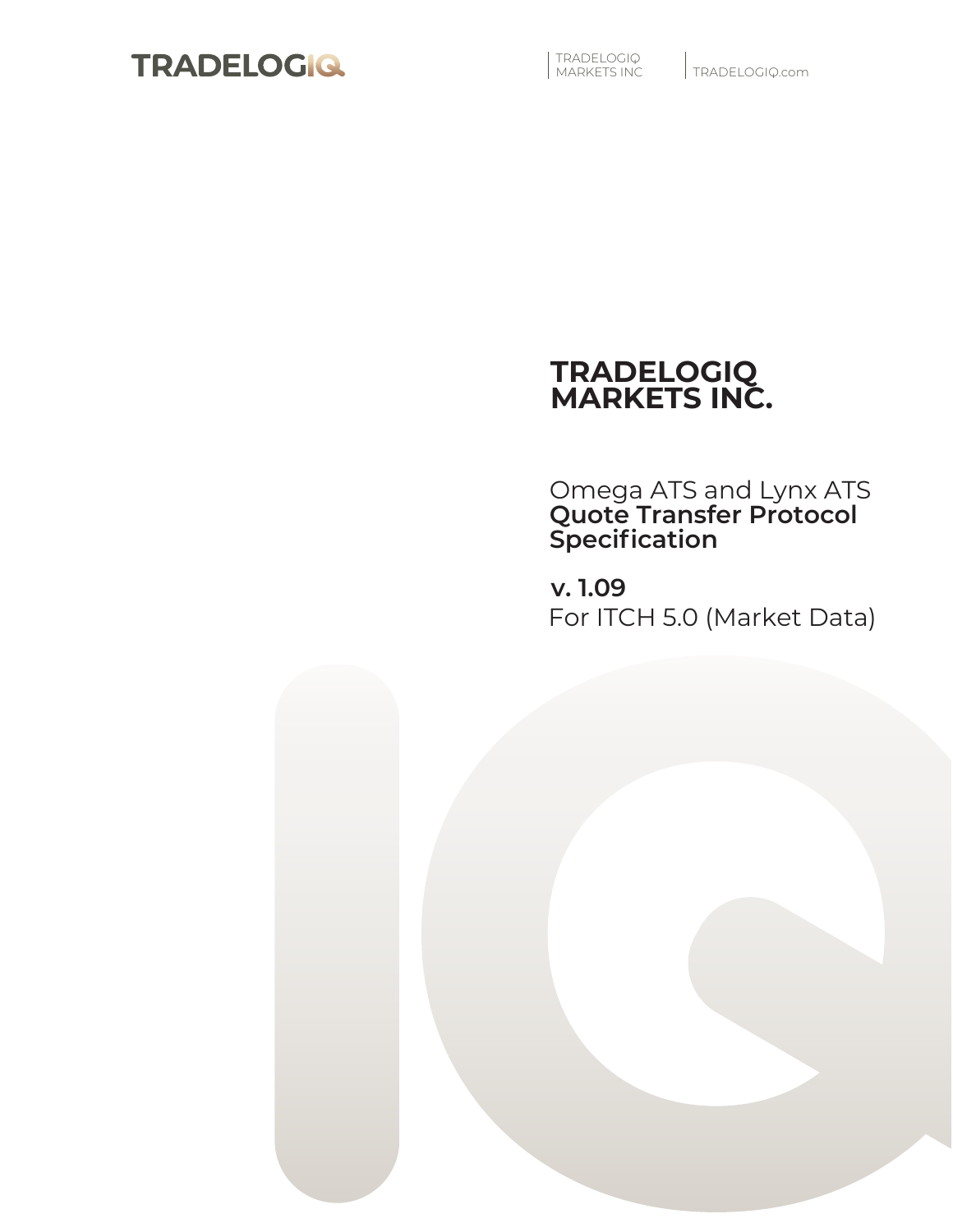# **TRADELOGIQ**

# Revision History

| <b>Date</b>      | Revision               | Description of Change                                                                                                                                                                                                                            |
|------------------|------------------------|--------------------------------------------------------------------------------------------------------------------------------------------------------------------------------------------------------------------------------------------------|
| April 15, 2016   | 1.00                   | Created                                                                                                                                                                                                                                          |
| April 27, 2016   | 1.01                   | Edits made to document.                                                                                                                                                                                                                          |
| May 18, 2016     | 1.02                   | Edits made to document.                                                                                                                                                                                                                          |
| June 10, 2016    | 1.03                   | Formatting and edits made to document.                                                                                                                                                                                                           |
| June 13, 2016    | 1.05                   | Edits made to document for publishing.                                                                                                                                                                                                           |
| October 23, 2017 | 1.06<br>(For ITCH 5.0) | Change binary number format from Little Endian to Big Endian.<br>Updated Sequence Number length from 4 to 8 bytes.                                                                                                                               |
| May 3, 2018      | 1.07<br>(For ITCH 5.0) | Correction on Message Count Offset from 10 to 18.                                                                                                                                                                                                |
| Jan 8, 2019      | 1.08<br>(For ITCH 5.0) | Updated the Value column for the following sections:<br>3.1.1 Downstream Packet Header<br>Sequence Number<br>Message Count<br>3.1.2 Message Block<br>Message Length<br>3.1.4 Request Packet<br>Sequence Number<br><b>Requested Message Count</b> |
| June 11, 2019    | 1.09<br>(For ITCH 5.0) | Correction in Section 3.1.2 Message Block<br>16 bytes header corrected to 20 bytes header in paragraph portion.                                                                                                                                  |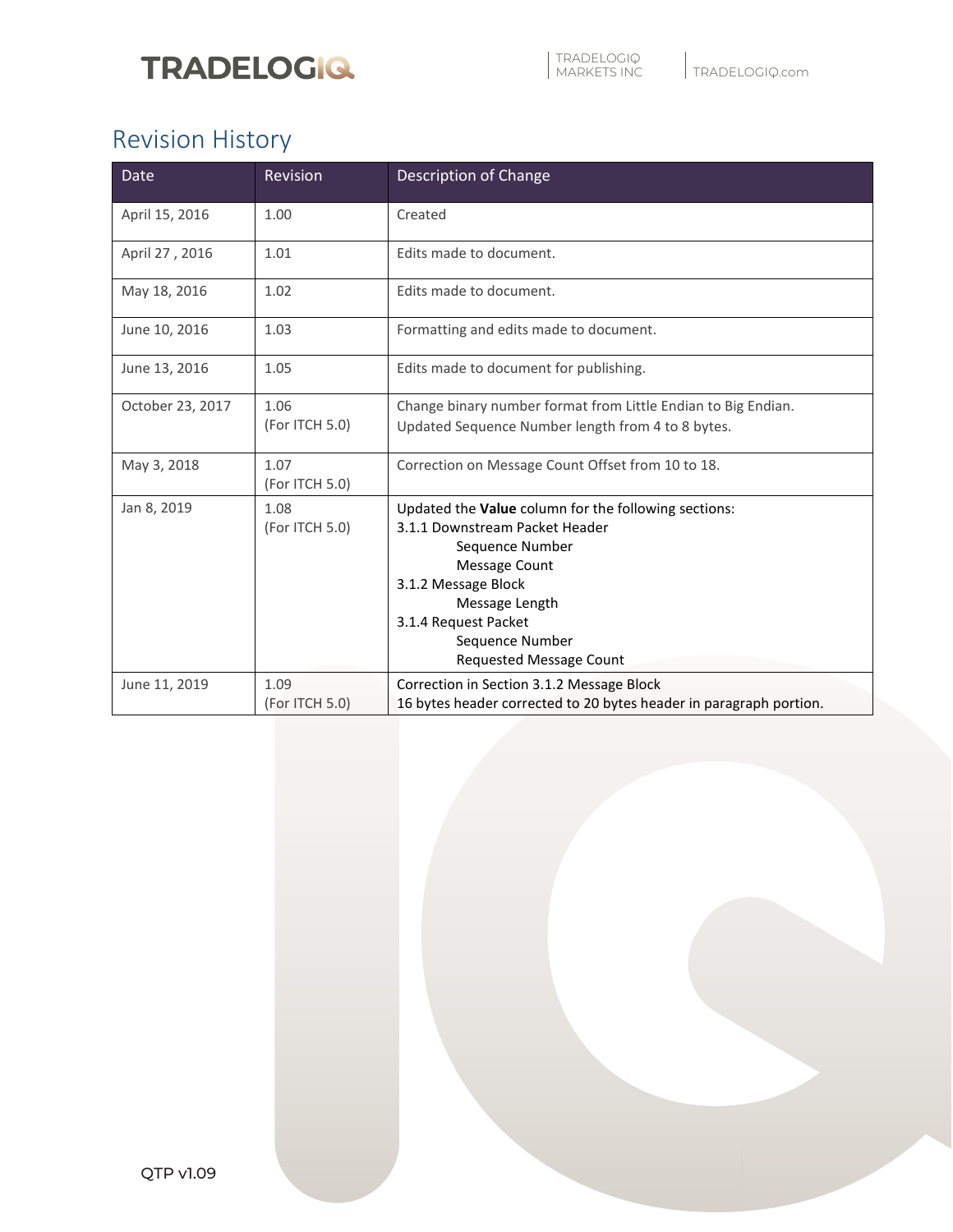

#### **Table of Contents**

| 1 <sup>1</sup> |       |  |
|----------------|-------|--|
| 2.             |       |  |
| 3.             |       |  |
|                | 3.1   |  |
|                | 3.1.1 |  |
|                |       |  |
|                | 3.1.2 |  |
|                | 3.1.3 |  |
|                | 3.1.4 |  |
| 4.             |       |  |
| 5.             |       |  |
| 6.             |       |  |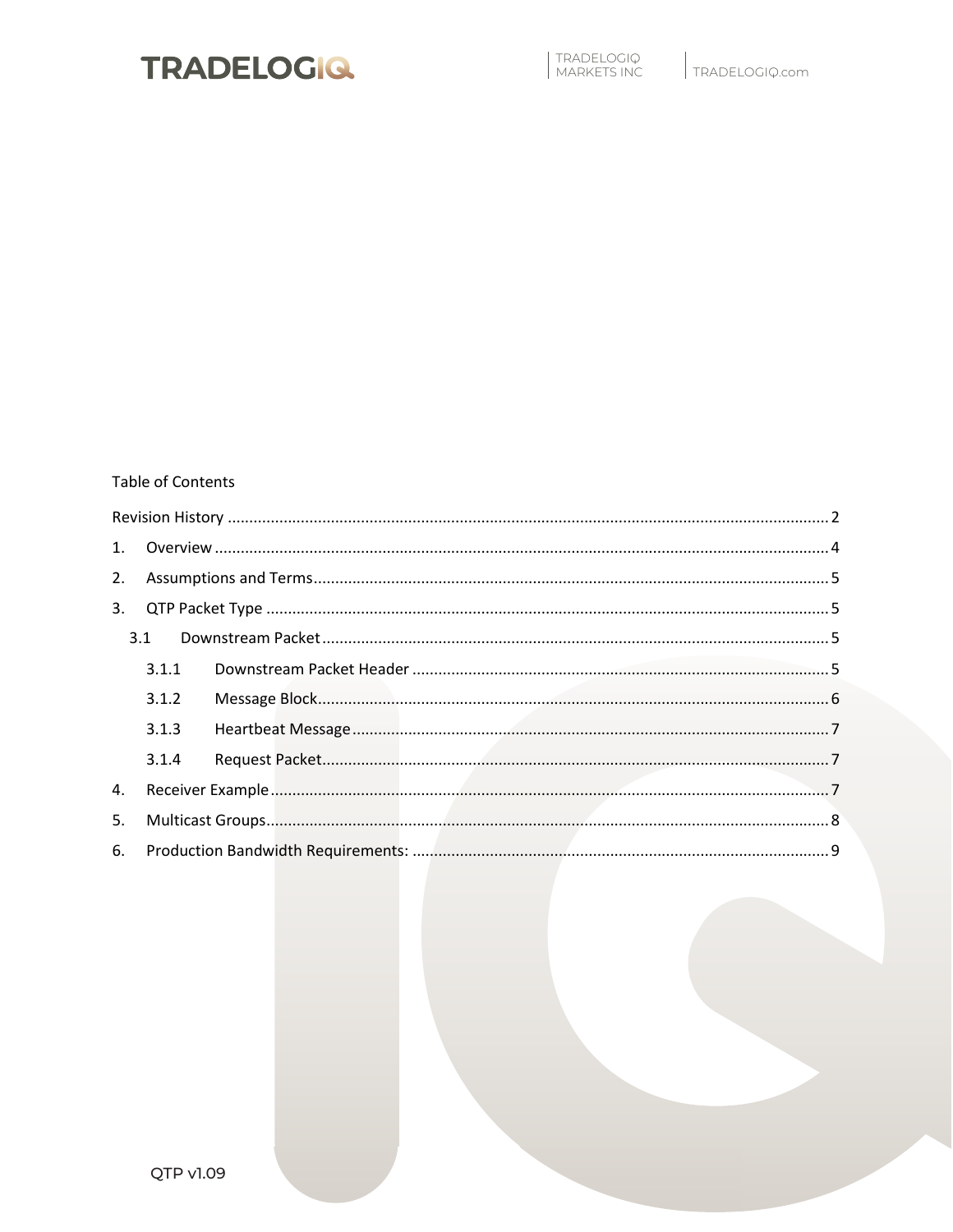## 1. Overview

QTP is an efficient and scalable networking protocol for transmitting data messages in a "one transmitter to many listeners" scenario. It is built on top of the UDP protocol and provides a mechanism for users to detect and request missed packets of data.

In QTP, each outbound packet is transmitted only once on each feed, regardless of the number of listeners. One network packet may contain multiple messages to reduce network traffic. This document outlines the messages sent between a QTP server and its clients, while a separate ITCH specification is used to interpret the message payload.

QTP transmitters send downstream packets via UDP multicast to transport the normal data stream to the listeners. These packets are also sent via UDP unicast in response to a Request Message submitted by a listener. QTP clients can send these Request Messages to request the retransmission of any desired packets from the data stream. *Tradelogiq allows the retransmission of data for up to 10 minutes prior from the Request Message.*

The QTP server will transmit on a published multicast group for each type of downstream QTP data stream on a network. The listeners must subscribe to this multicast group to receive the downstream data. One or more Request Servers may also be deployed to service any unicast client requests for retransmission of specific messages. The listeners must be configured with these IP addresses and port combinations to which they can submit the requests.

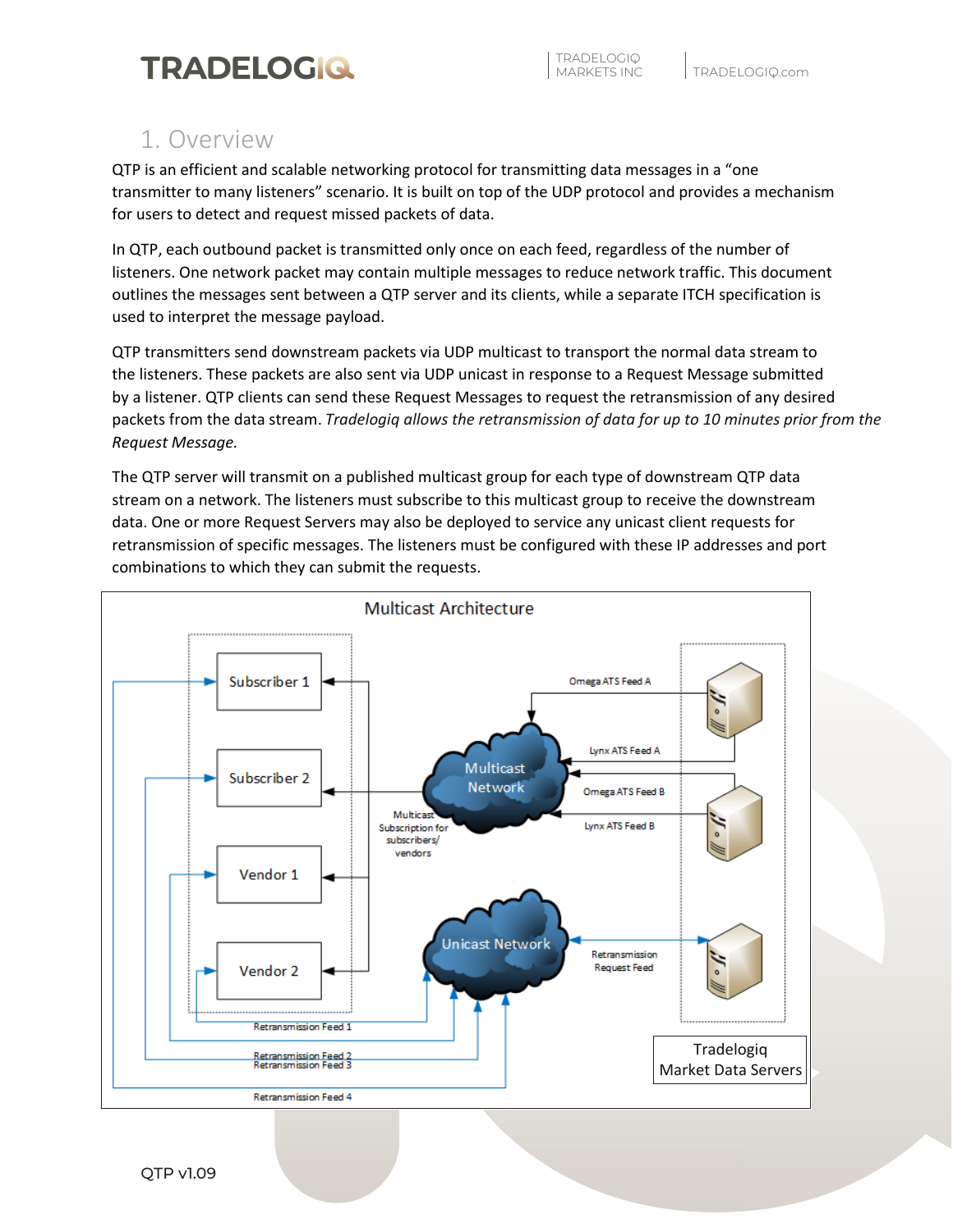

## 2. Assumptions and Terms

All numeric fields in the QTP messages specified in this document (i.e. sequence number, message counts and message lengths) are binary numbers formatted in *Big Endian mode* (i.e. *most* significant byte first). **Note: This does not apply to the data contained the Message Data fields of the Message Blocks.** 

#### Message

A message is an atomic piece of information carried by the QTP protocol. QTP can theoretically handle individual messages from zero bytes up to 64KB in length although individual messages should be kept small enough so that the underlying UDP network protocol can efficiently carry the resulting QTP packets. The contents of a QTP message are defined by the higher level application (please refer to the ITCH specification).

#### Session

A session is a sequence of one or more messages. While a single session can last indefinitely, typically the application will define a session to logically group messages together based on time delimitation. Once a session is terminated, no more messages will be sent on that session. A session is considered active if it has started but not yet been terminated.

# 3. QTP Packet Type

A QTP transmitter sends "downstream" packets that are received by QTP listeners. A QTP packet may contain a payload of 0 or more data stream messages. Each QTP packet consists of a Downstream Packet Header and of a series of Message Blocks. The Message Blocks carry the actual data of the stream.



133 Richmond Street West, Suite 302, Toronto, Ontario M5H 2L3

## 3.1 Downstream Packet

### 3.1.1 Downstream Packet Header

The format of Downstream Packet header: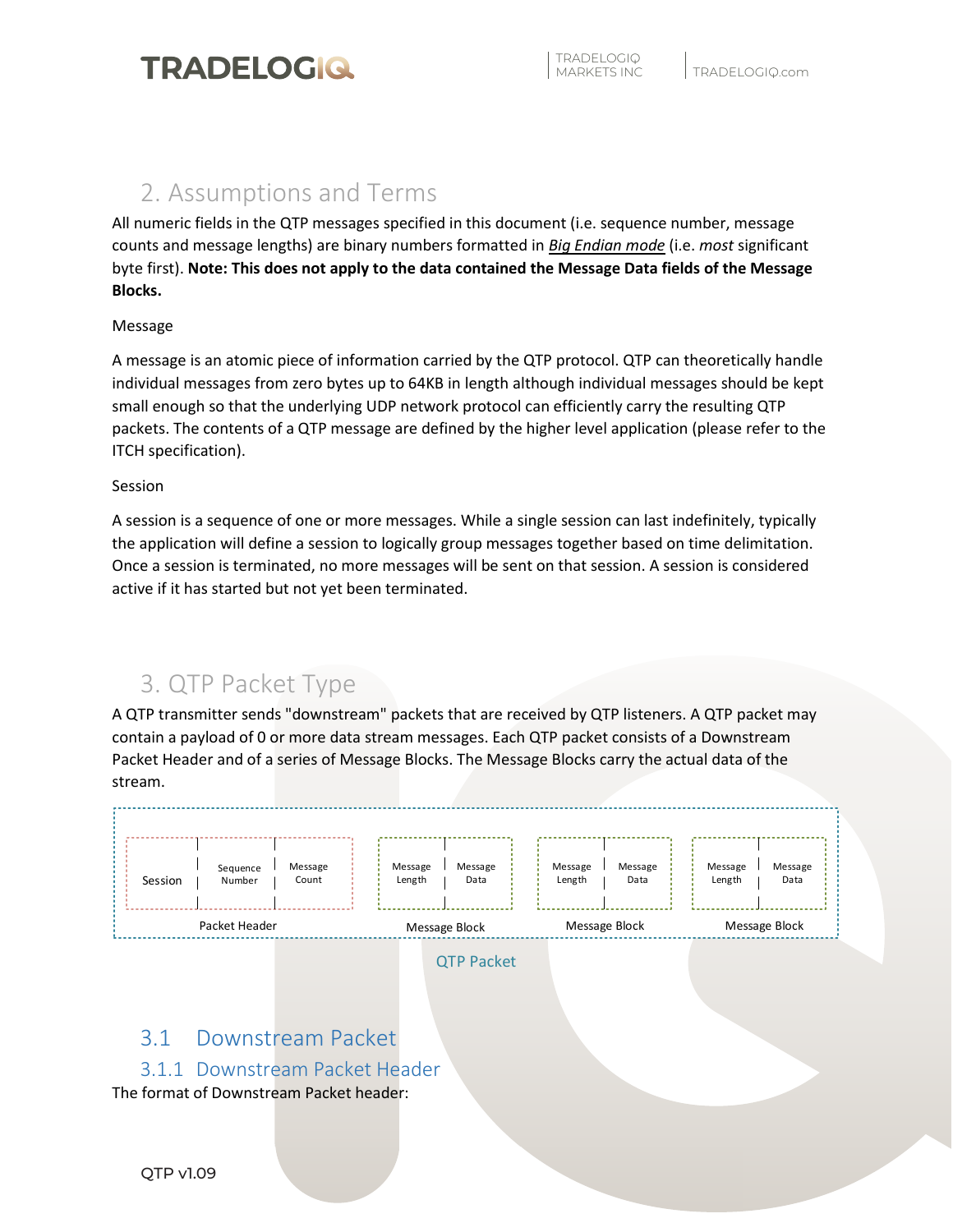# **TRADELOGIQ**

| <b>Field Name</b> | <b>Offset</b> | Length | Value        | <b>Notes</b>                       |
|-------------------|---------------|--------|--------------|------------------------------------|
| Session           | 0             | 10     | Alphanumeric | Indicates the session to which the |
|                   |               |        |              | packet belongs.                    |
| Sequence          | 10            | 8      | Binary       | Sequence number of the first       |
| Number            |               |        | Numeric      | message in the packet.             |
| Message Count     | 18            |        | Binary       | The count of messages contained in |
|                   |               |        | Numeric      | this packet.                       |

Sequence Number field:

The Sequence Number field of the packet Header indicates the sequence number of the first message in the packet. If there is more than one message contained in a packet, any messages following the first message are implicitly numbered sequentially.

Message Count field:

The number of Message Blocks contained in a QTP packet is specified by the Message Count field of the Packet Header. The maximum payload size of a Downstream Packet is determined by the sender.

### 3.1.2 Message Block

The first field of a Message Block is the two bytes Message Length. The remainder of the Message Block is the variable length Message Data field. The first Message Block field will always start immediately following the Header which is 20 bytes from the beginning of the packet. Subsequent Message Blocks will begin after the last byte of the previous Message Block.

The format of Downstream Packet Message Block:

| <b>Field Name</b> | <b>Offset</b> | Length   | Value                 | <b>Notes</b>                    |
|-------------------|---------------|----------|-----------------------|---------------------------------|
| Message Length    | Variable      |          | <b>Binary Numeric</b> | Numeric indicates the length in |
|                   |               |          |                       | bytes of the message contained  |
|                   |               |          |                       | in this Message Block.          |
| Message Data      | Variable      | Variable | Alphanumeric          | This is the data payload.       |

Message Length field:

The Message Length is an unsigned binary count representing the number of message data bytes following this Message Length field.

A Message Length value of zero signals the termination of the session.

**Note: A Message Data field does not follow this special Message length value and it must be the last Message block in the packet.**

133 Richmond Street West, Suite 302, Toronto, Ontario M5H 2L3

Message Data field: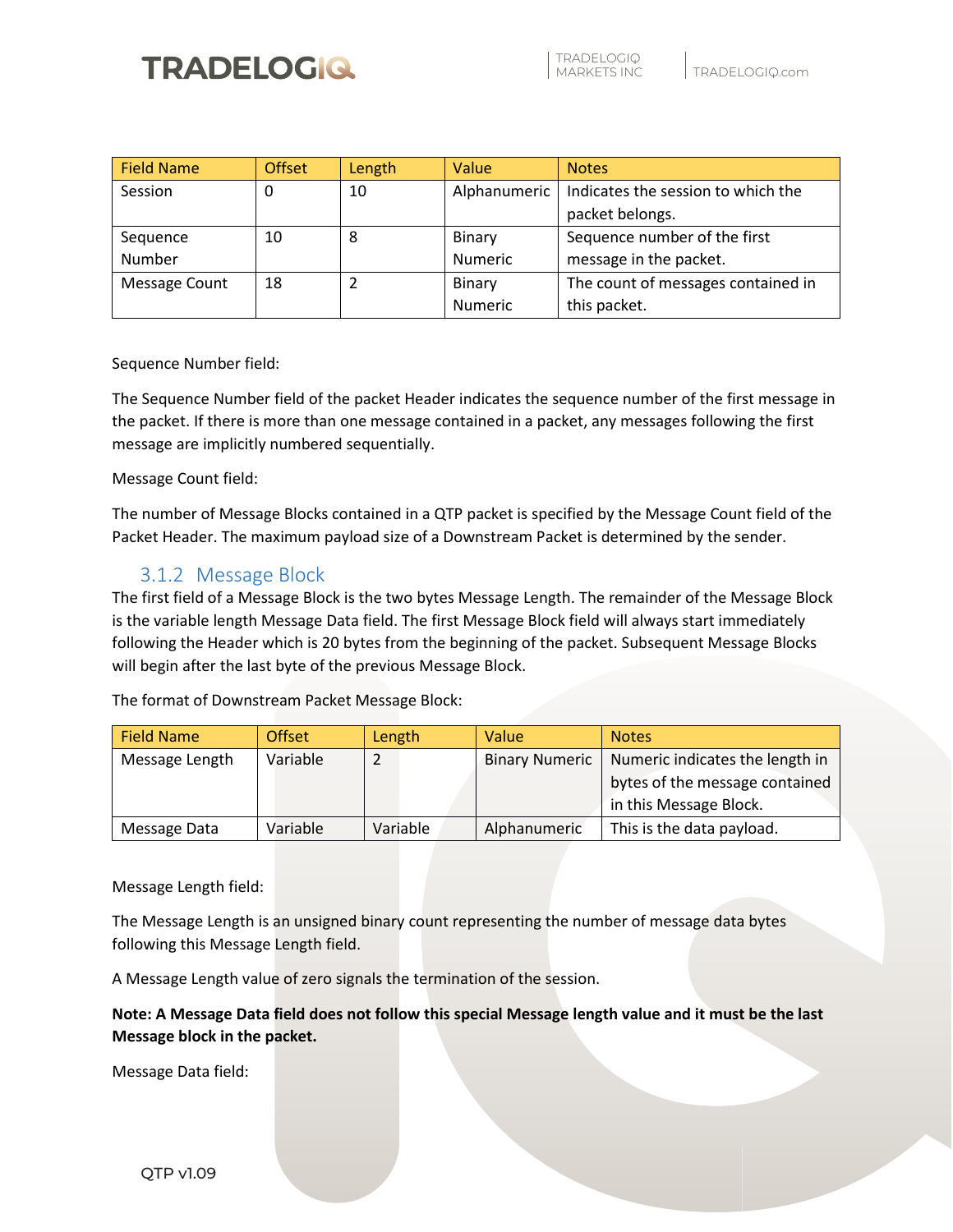# **TRADELOGIQ**

The Message Data is actual data of the message being transmitted by QTP. For the meaning of the data, please refer to our ITCH specification.

## 3.1.3 Heartbeat Message

Heartbeat messages are sent periodically by the server so receivers can sense packet loss even during times of low traffic. Typically, these packets are transmitted every five seconds and contain the next expected Sequence Number. A Heartbeat packet is a QTP packet with a Message Count of zero.

## 3.1.4 Request Packet

The Request Packet is sent to request the retransmission of a particular message or group of messages. The request packet is sent to a Re-request server. A receiver may need to send this request when it detects a sequence number gap in received messages. The response to a Request Packet is a standard Downstream Packet.

The format of Request Packet:

| <b>Field Name</b> | Offset | Length | Value                 | <b>Notes</b>                   |
|-------------------|--------|--------|-----------------------|--------------------------------|
| Session           | 0      | 10     | Alphanumeric          | Indicates the session to which |
|                   |        |        |                       | this belongs.                  |
| Sequence          | 10     | 8      | <b>Binary Numeric</b> | First requested sequence       |
| Number            |        |        |                       | number.                        |
| Requested         | 18     |        | <b>Binary Numeric</b> | The number of messages         |
| Message Count     |        |        |                       | requested for retransmission.  |

### Sequence Number

The Sequence Number field of the packet Header indicates the sequence number of the first message requested.

### Requested Message Count

The Message Count indicates how many messages should be retransmitted. If the total size of the requested messages exceeds the maximum payload size of the server, only the number of messages that completely fit will be returned.

## 4. Receiver Example

A typical QTP receiver client would be configured with the following parameters:

a) The UDP port to listen on and the Multicast group to join.

b) A list of one or more Request Servers those are available to answer retransmission requests for this stream. Each server is specified as a host IP address and a UDP port to which to send requests.

133 Richmond Street West, Suite 302, Toronto, Ontario M5H 2L3

c) A session and sequence number of the next expected message if the client is being restarted.

1. A typical QTP receiver client might obey the following flowchart: Open a UDP socket for the appropriate port and join the desired multicast group.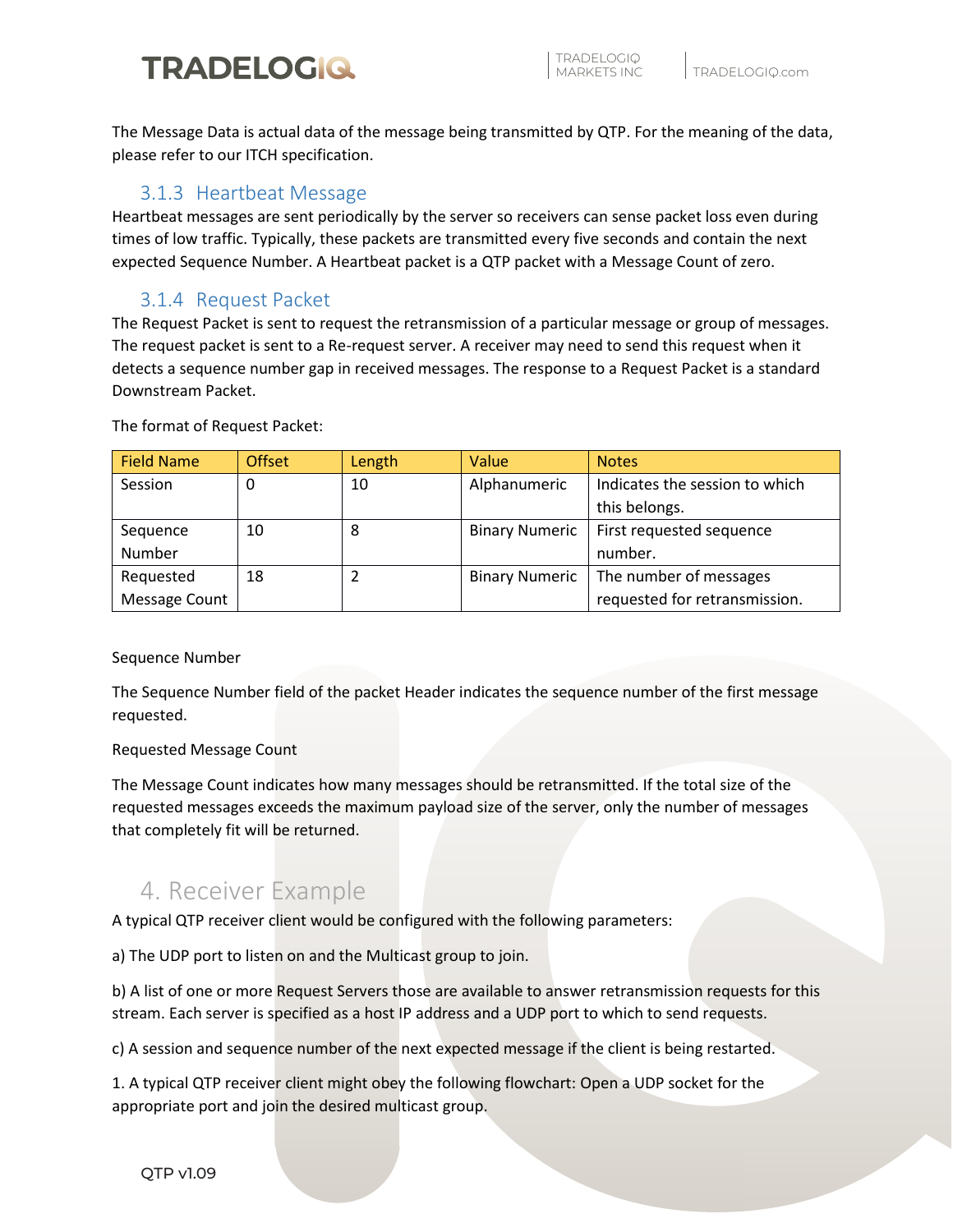

2. Examine the first received packet to determine the currently active session.

3. If the received session does not match the expected session, abort and report the error.

4. Examine the sequence number of the first recently received packet.

5. If the sequence number does not match the next expected sequence number, send a Request Packet to the Request Server with expected packet number. Wait for a new packet and return to step 4.

6. Process each of the received messages in the packet. If a special "Session Terminated' message is received, handle the End of Session event.

7. Wait for a new packet and return to step 4.

## 5. Multicast Groups

The Tradelogiq data feed is split into two data streams (Feed A & Feed B) for all Omega ATS and Lynx ATS supported symbols.

Below are the multicast information for Omega ATS and Lynx ATS GTE Feeds A & B and Production Feeds A & B.

#### **OMEGA ATS and LYNX ATS TEST MARKET DATA GROUPS & PORTS**

| Omega ATS TEST<br><b>Multicast Market Data</b> | <b>Multicast Group</b> | Port |
|------------------------------------------------|------------------------|------|
| Omega ATS GTE Test<br>Feed A                   | 233.223.59.210         | 3120 |
| Omega ATS GTE Test<br>Feed B                   | 233.223.59.211         | 3121 |

| Lynx ATS TEST Multicast<br><b>Market Data</b> | <b>Multicast Group</b> | Port |
|-----------------------------------------------|------------------------|------|
| Lynx ATS GTE Test Feed                        | 233.223.59.212         | 3122 |
| Lynx ATS GTE Test Feed                        | 233.223.59.213         | 3123 |

**OMEGA ATS and LYNX ATS PRODUCTION MARKET DATA GROUPS & PORTS**